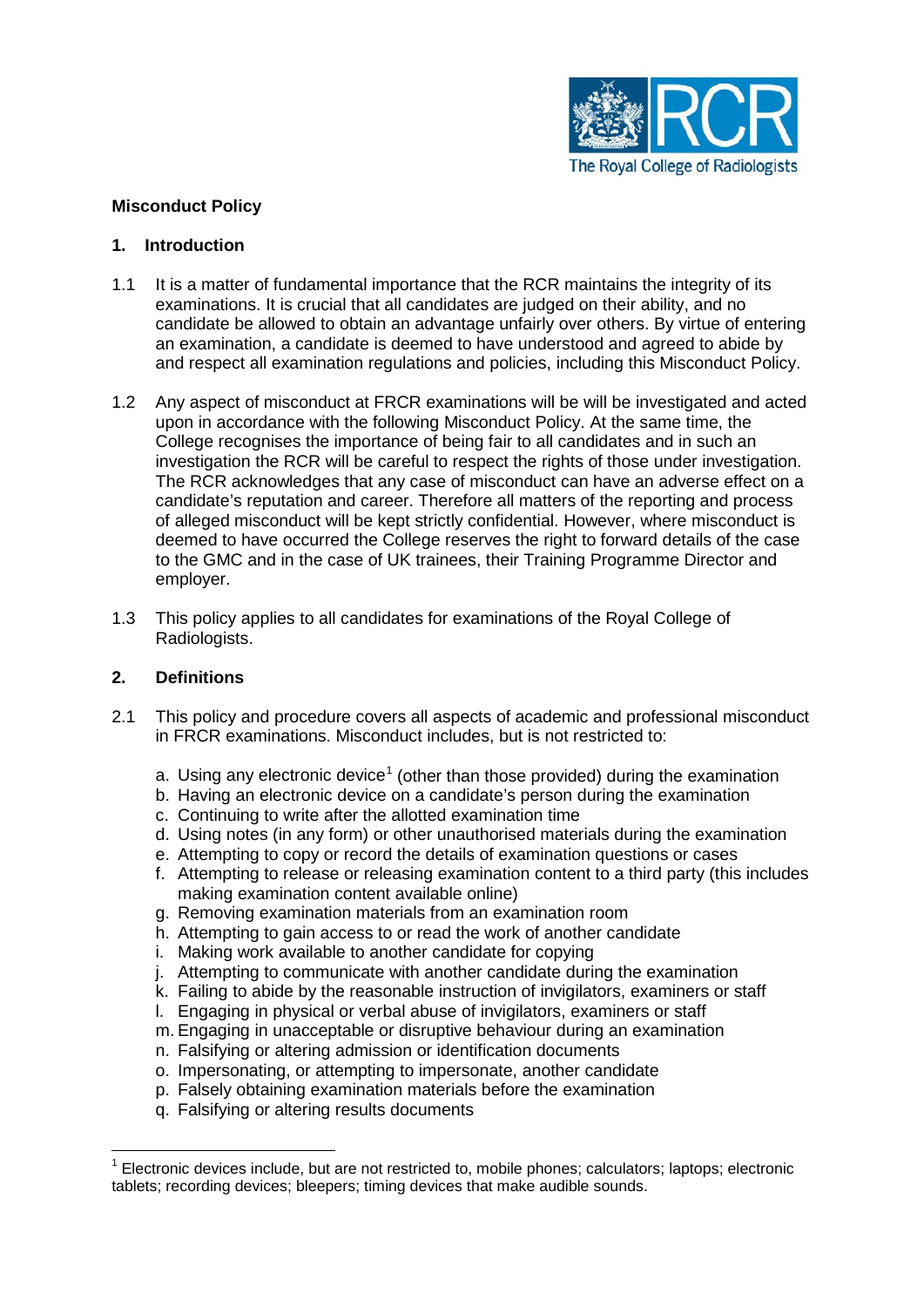- r. Any other form of cheating, deception, fraud or conduct that is likely to give an unfair advantage to a candidate or candidates.
- 2.2 Any invigilator, examiner or staff present shall be empowered to stop candidates completing an examination on grounds of misconduct (subject to the guidance given in other areas of this procedure – see paragraphs 3.1, 3.2 and 3.3). The procedure for enacting these regulations is set out below.

#### **3. Reporting procedures**

- 3.1 Under normal examination conditions suspected misconduct should be reported to the RCR through the submission of a Misconduct Incident Report Form (MIRF). MIRFs can be completed by invigilators, examiners, staff or candidates. Forms completed by examination candidates must be countersigned by a by witness such as an invigilator, examiner or staff member.
- 3.2 Any materials that are reasonably believed by invigilators, examiners or staff not to be permitted as part of the exam will confiscated. Electronic devices will be returned at the end of the examination with details logged on the MIRF. At the end of the examination, the candidate concerned will be asked to acknowledge agreement of the confiscation of other materials on the  $MIRF<sup>2</sup>$  $MIRF<sup>2</sup>$  $MIRF<sup>2</sup>$ . All such materials will be included as part of the report.
- 3.3 Where misconduct is suspected after an examination or outside examination conditions, such as where a candidate is suspected of passing on or unauthorised use of examination content that has not been released into the public domain, then a written report<sup>[3](#page-1-1)</sup> of the incident should be submitted to the Examinations Manager. Such reports should give full details of the person suspected of misconduct and the person submitting the report.

#### **4. Review of alleged misconduct**

 $\overline{a}$ 

- 4.1 MIRFs that allege misconduct and written reports received as described in paragraph 3.3 will be given to the Examinations Manager who will carry out a review of the alleged misconduct to determine if there is sufficient evidence to warrant the incident being passed to the Examinations Misconduct Panel.
- 4.2 Where, in the opinion of the Examinations Manager, the allegation of misconduct is deemed to be erroneous or the incident is judged to be of a minor issue, the matter will not be processed and no further action will be taken. However, this does not preclude an official letter being issued to the candidate to advise him/her of behaviour expected in examinations.
- 4.3 Where, following the review of the MIRF and consultation with staff/witnesses as necessary, the Examinations Manager deems that there is sufficient evidence to prove a case, the Examinations Manager will inform the candidate of the allegations in writing. The candidate will be allowed 10 working days from the date of the letter to accept or challenge the case against them.

<span id="page-1-0"></span> $2$  We need to consider what to do if a candidate refuses to acknowledge the confiscation of materials.

<span id="page-1-1"></span> $3$  The written report can take the form of an MIRF, a letter or an email to the Examinations Manager.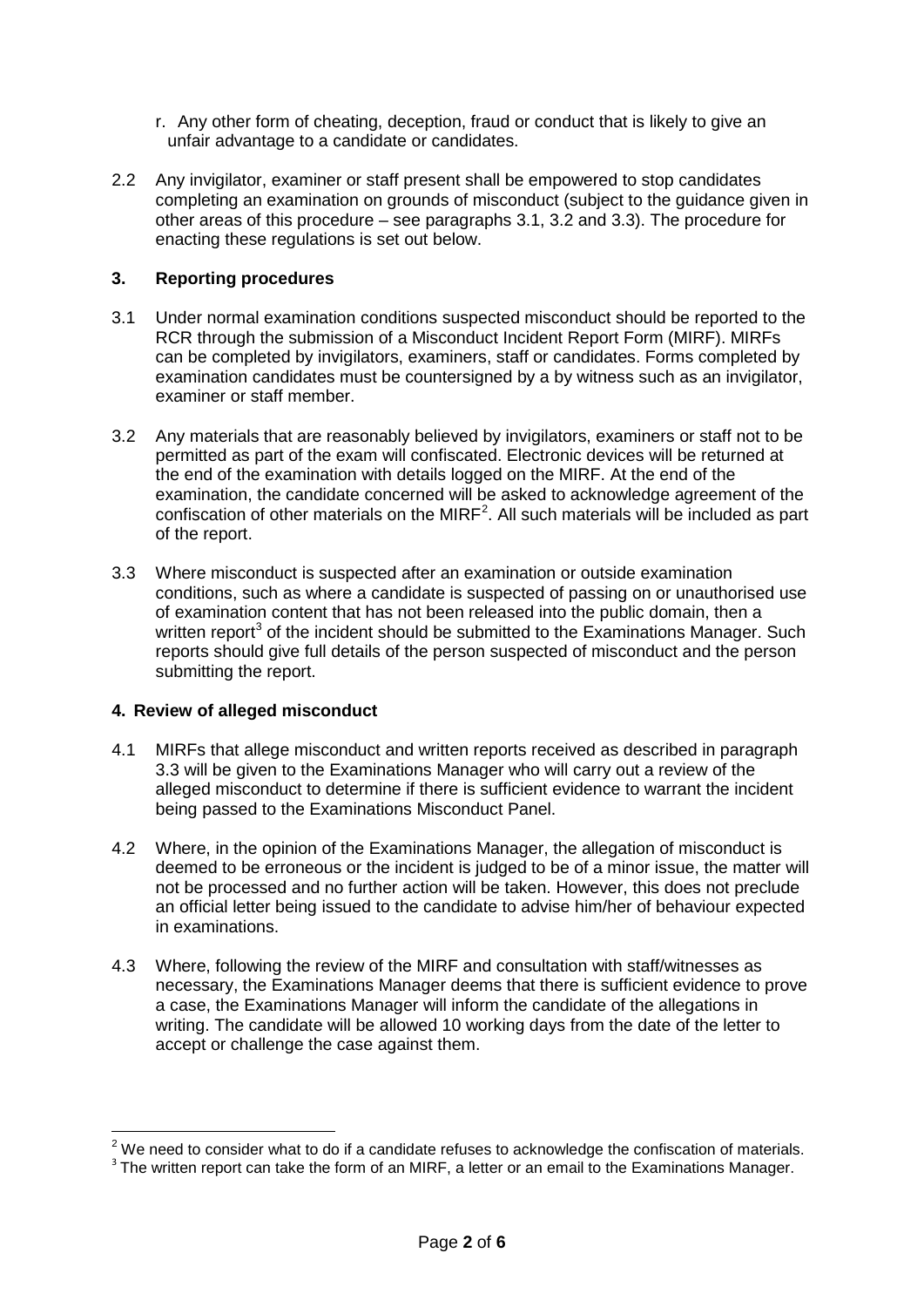- 4.4 Examination results of candidates who are alleged to have committed misconduct will not be released until a decision has been made. (If a candidate is found to be guilty of misconduct, a possible penalty is the withholding of examination results).
- 4.5 If, within 10 working days, a candidate admits in writing to the allegations made against them, then the matter will be forwarded to the Chair of the relevant Examinations Board and the Medical Director, Education and Training, for their formal consideration and the award of an appropriate penalty in accordance with paragraph 6.1. A decision will be reached as soon as possible and normally within 10 working days of the candidate's letter.
- 4.6 If a candidate denies an allegation of misconduct in writing to the Examinations Manager, either in whole or in part, then the matter will be referred to the Misconduct Panel.

#### **5. Establishment of a Misconduct Panel**

- 5.1 A Misconduct Panel shall be convened if a candidate denies an allegation in whole or in part.
- 5.2 The Misconduct Panel will be constituted with the following members (or their nominated deputies):
	- a. The Chair of the relevant Examinations Board (Chair)
	- b. A Senior Fellow of the RCR
	- c. The Examinations Manager.
- 5.3 Terms of Reference of the Misconduct Panel
- 5.3.1 The purpose of the Misconduct Panel is to examine the facts of a case, and the strength and veracity of the evidence. It is to determine on the balance of probabilities whether the allegation of misconduct has been proven, to the satisfaction of the Panel. Where an allegation is found to be proven, it is to determine an appropriate penalty based upon established guidelines detailed in paragraphs 5.1 and 5.2.
- 5.3.2 The Examinations Manager will act as the Panel secretary. The purpose of the Panel secretary is to:
	- a. Advise all parties on the deadline for submission of further evidence and the date on which the Misconduct Panel will announce their decision.
	- b. Coordinate and prepare documentation/evidence for all parties.
	- c. Provide secretarial support to the Misconduct Panel as required.
	- d. Maintain communication with the candidate and provide advice as required.
	- e. To produce and distribute the decision document to all parties.
- 5.4 The candidate has the right to submit written evidence for consideration by the Panel up to the deadline given by the Panel Secretary.
- 5.5 The Panel Secretary will acknowledge receipt of all evidence submitted by the candidate and confirm the date scheduled for the Misconduct Panel to make its decision. This will not be more than 20 working days following the written confirmation of denial of the allegation of misconduct (see paragraph 4.6).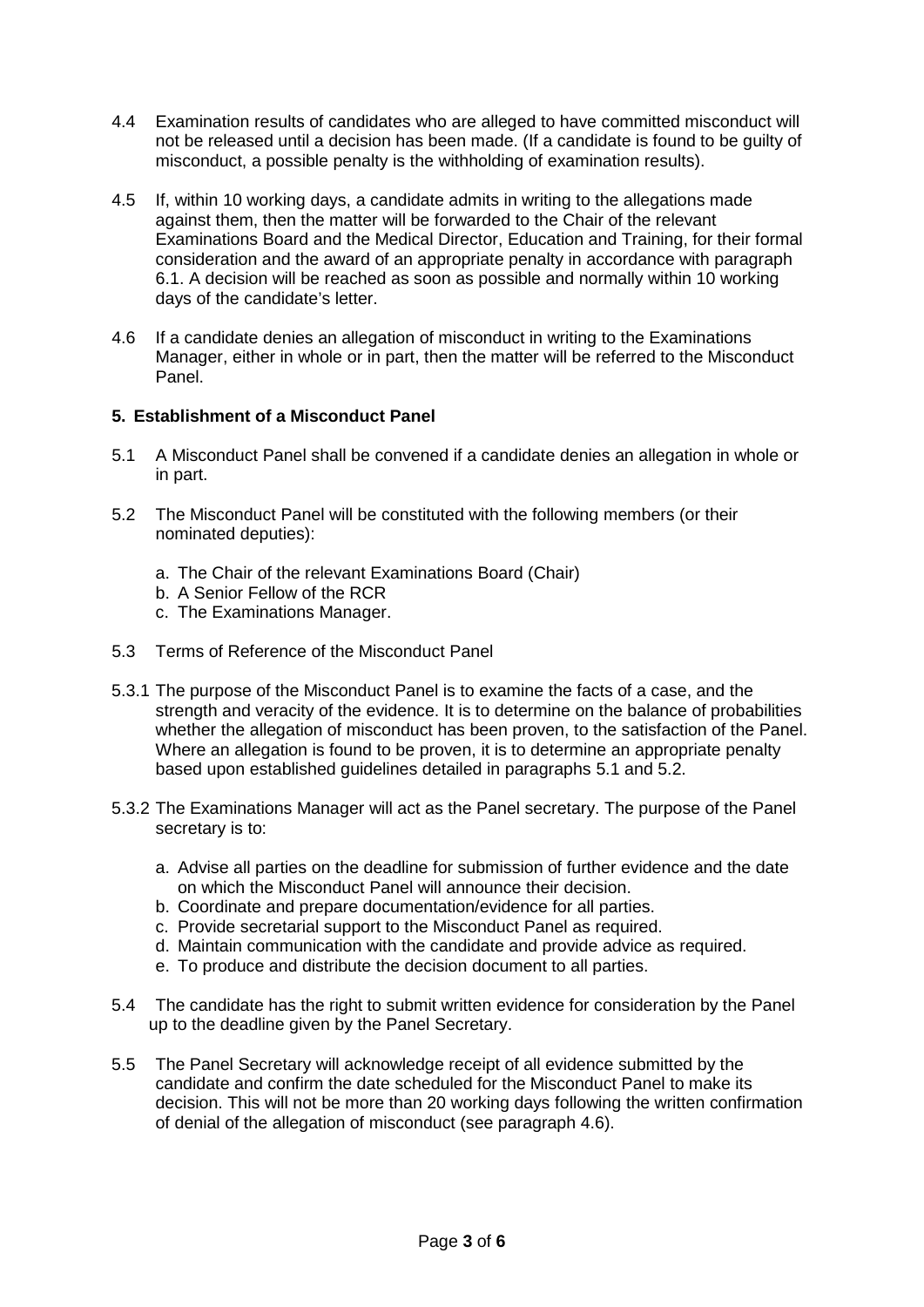5.6 The decision of the Misconduct Panel is to be confirmed in writing to the candidate (the decision document) within 5 working days of the decision date. A copy will be provided to each Panel member and a copy will be held on RCR files.

## **6 Penalties**

- 6.1 The Misconduct Panel may consider awarding one of the following standard penalties or may give a more specific penalty where appropriate:
	- a. No further action
	- b. Issuing a written warning
	- c. Annulling/withholding the result of an examination, or part of an examination
	- d. Barring the candidate from entry to an examination for a specified period
	- e. Barring the candidate from entry to any future FRCR examinations
	- f. Informing the candidate's Training Programme Director of their offence against the **RCR**
	- g. Informing the candidate's employer of their offence against the RCR
	- h. Informing the GMC of the candidate's offence against the RCR.
- 6.2 Table of typical offences and example penalties (the nature of misconduct may determine a more severe penalty)

|  | <b>Description</b> |                                                                                                                                                                                       | <b>Further information</b>                                                                                                | Normal range of<br>penalties                                        |
|--|--------------------|---------------------------------------------------------------------------------------------------------------------------------------------------------------------------------------|---------------------------------------------------------------------------------------------------------------------------|---------------------------------------------------------------------|
|  | 2.1a/b             | Having an electronic device<br>This includes an electronic device which is<br>not on the candidate's person (e.g. in a<br>bag/coat) and which emits a noise during<br>the examination | With proof of attempt<br>to use (written exams)                                                                           | $\mathbf c$<br>Candidate will be<br>informed on day of<br>exam      |
|  |                    | Candidates for written exams are told that<br>they must switch off electronic devices and<br>if asked to surrender them, they must do so                                              | With no proof of<br>attempt to use (written<br>exams)                                                                     | $\mathbf b$                                                         |
|  |                    | For electronic exams, all electronic devices<br>must be given to invigilators/exams staff<br>during registration                                                                      | An electronic device<br>going off in an<br>electronic exam<br>(CR1A and CR2B)<br>results in immediate<br>disqualification | C<br>Candidate will be<br>informed on day of<br>exam                |
|  | 2.1c               | Continuing to write after the allotted<br>time                                                                                                                                        |                                                                                                                           | C<br>Candidate will be<br>informed on day of<br>exam                |
|  | 2.1 <sub>d</sub>   | Notes or unauthorised materials<br>It is difficult for invigilators (who do not<br>have radiology or oncology knowledge) to                                                           | Material irrelevant to<br>subject, with no proof<br>of attempt to use                                                     | $\mathbf b$                                                         |
|  |                    | decide whether materials are relevant or<br>not<br>The materials will be confiscated                                                                                                  | Material relevant to<br>subject, with no proof<br>of attempt to use                                                       | b and/or c<br>If c, candidate will be<br>informed on day of<br>exam |
|  |                    | Materials in languages other than English<br>will be assumed to be relevant<br>For written examinations, candidates are<br>asked to place their timetable and passport                | Material relevant to<br>subject, with proof of<br>attempt to use                                                          | $\mathbf d$                                                         |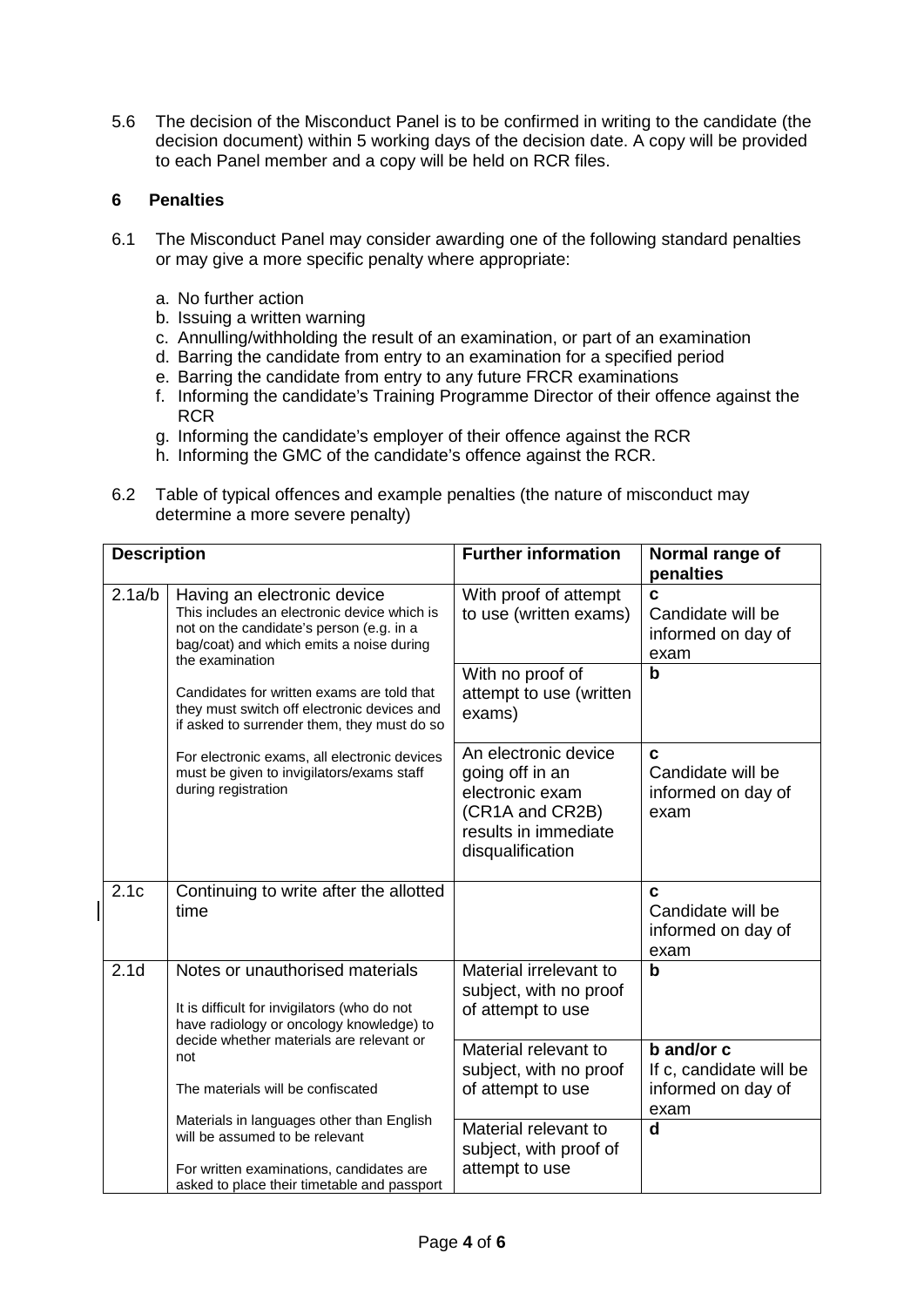|                  | under their desks                                         |                                                                                                                     |                                                                     |
|------------------|-----------------------------------------------------------|---------------------------------------------------------------------------------------------------------------------|---------------------------------------------------------------------|
| 2.1e             | Copying examination materials                             |                                                                                                                     | c, d, e, f, g, h                                                    |
| 2.1f             | Releasing examination content to<br>third parties         |                                                                                                                     | c, d, e, f, g, h                                                    |
| 2.1 <sub>g</sub> | Removing examination materials                            |                                                                                                                     | c<br>( <b>b</b> if done in error)                                   |
| 2.1h             | Copying from another candidate                            |                                                                                                                     | b and/or c<br>If c, candidate will be<br>informed on day of<br>exam |
| 2.1.i            | Making work available to another<br>candidate             |                                                                                                                     | b and/or c<br>If c, candidate will be<br>informed on day of<br>exam |
| 2.1j             | Communicating with another<br>candidate                   |                                                                                                                     | b<br>Candidate to be<br>warned at time                              |
| 2.1k             | Failing to abide by reasonable<br>instructions            |                                                                                                                     | b and/or c                                                          |
| 2.11             | Inappropriate behaviour                                   | The severity of<br>punishment would                                                                                 | c and/or d                                                          |
| 2.1 <sub>m</sub> |                                                           | depend on the<br>behaviour (e.g.<br>abusing staff would be<br>$\mathbf{d}$                                          | C                                                                   |
| 2.1n             | Falsifying or altering admission or<br>identity documents |                                                                                                                     | b, c, d, e, f, g, h                                                 |
| 2.1 <sub>o</sub> | Impersonating another candidate                           | If the candidate who is<br>impersonated has<br>colluded with the<br>impersonator, s/he<br>would also be<br>punished | c, d, e, f, g, and h                                                |
| 2.1 <sub>p</sub> | Falsifying or altering results<br>documents               |                                                                                                                     | d to h                                                              |

# **7 Appeals Procedure**

- 7.1 Appeals may only be allowed on the following grounds:
	- a. Where there is evidence of administrative or procedural irregularity
	- b. Where there is new evidence of extenuating circumstances that could not have reasonably have been presented before
	- c. Where there is evidence that the Misconduct Panel acted unreasonably.